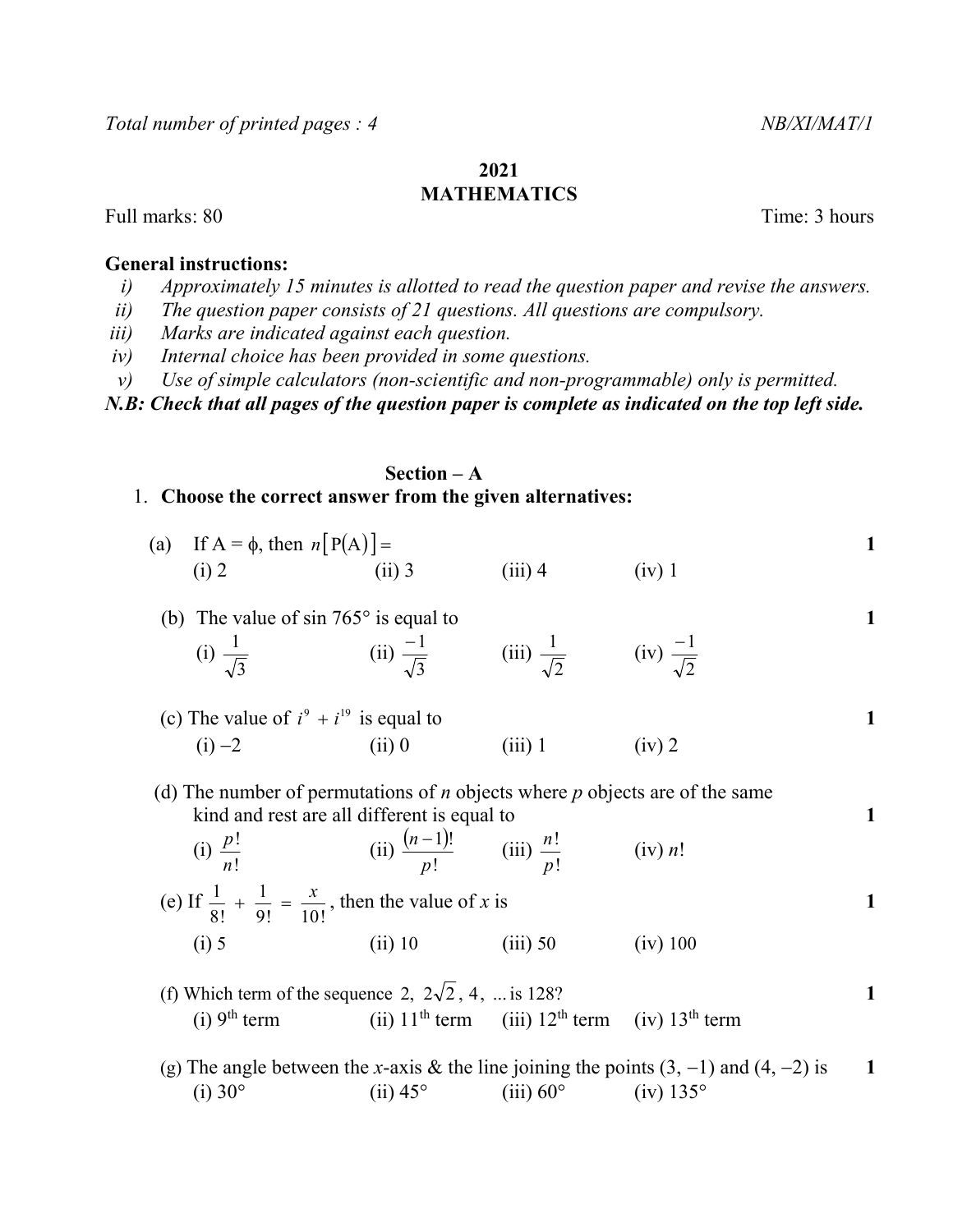(h) 
$$
\lim_{x \to 0} \frac{\sin ax}{bx}
$$
,  $a, b \ne 0$  is equal to  
\n(i)  $\frac{b}{a}$  (ii)  $\frac{a}{b}$  (iii)  $ab$  (iv) 1

## Section – B

- 2. If X and Y are two sets such that  $X \cup Y$  has 18 elements, X has 8 elements and Y has 15 elements; how many elements does  $X \cap Y$  have?
- 3. Find the degree measure of the angle subtended at the centre of a circle of radius 100 cm by an arc of 22 cm. (Use 7  $\pi = \frac{22}{2}$  ) 2

4. Find the multiplicative inverse of the complex number 
$$
4 - 3i
$$
 2

- 5. Solve the inequality:  $3(x 1) \le 2(x 3)$
- 6. To receive grade 'A' in a course, one must obtain an average of 90 marks or more in five examinations (each of 100 marks). If Sunita's marks in first four examinations are 87, 92, 94 and 95, find minimum marks that Sunita must obtain in fifth examination to get grade 'A' in the course. 2
- 7. From a committee of 8 persons, in how many ways can we choose a chairman and a vice chairman assuming one person can not hold more than one position?
- 8. Find the ratio in which the YZ-plane divides the line segment formed by joining the points  $(-2, 4, 7)$  and  $(3, -5, 8)$ . 2

9. Evaluate: 
$$
\lim_{x \to 0} \frac{\cos 2x - 1}{\cos x - 1}
$$

#### Section – C

- 10. Let A =  $\{1, 2\}$ , B =  $\{1, 2, 3, 4\}$ , C =  $\{5, 6\}$  and D =  $\{5, 6, 7, 8\}$ . Verify that : (i)  $A \times (B \cap C) = (A \times B) \cap (A \times C)$  (ii)  $A \times C$  is a subset of  $B \times D$  4
- 11. **a.** Prove that:  $\sin^2 6x \sin^2 4x = \sin 2x \sin 10x$

**Or**  
**b.** Prove that: 
$$
\tan 4x = \frac{4 \tan x (1 - \tan^2 x)}{1 - 6 \tan^2 x + \tan^4 x}
$$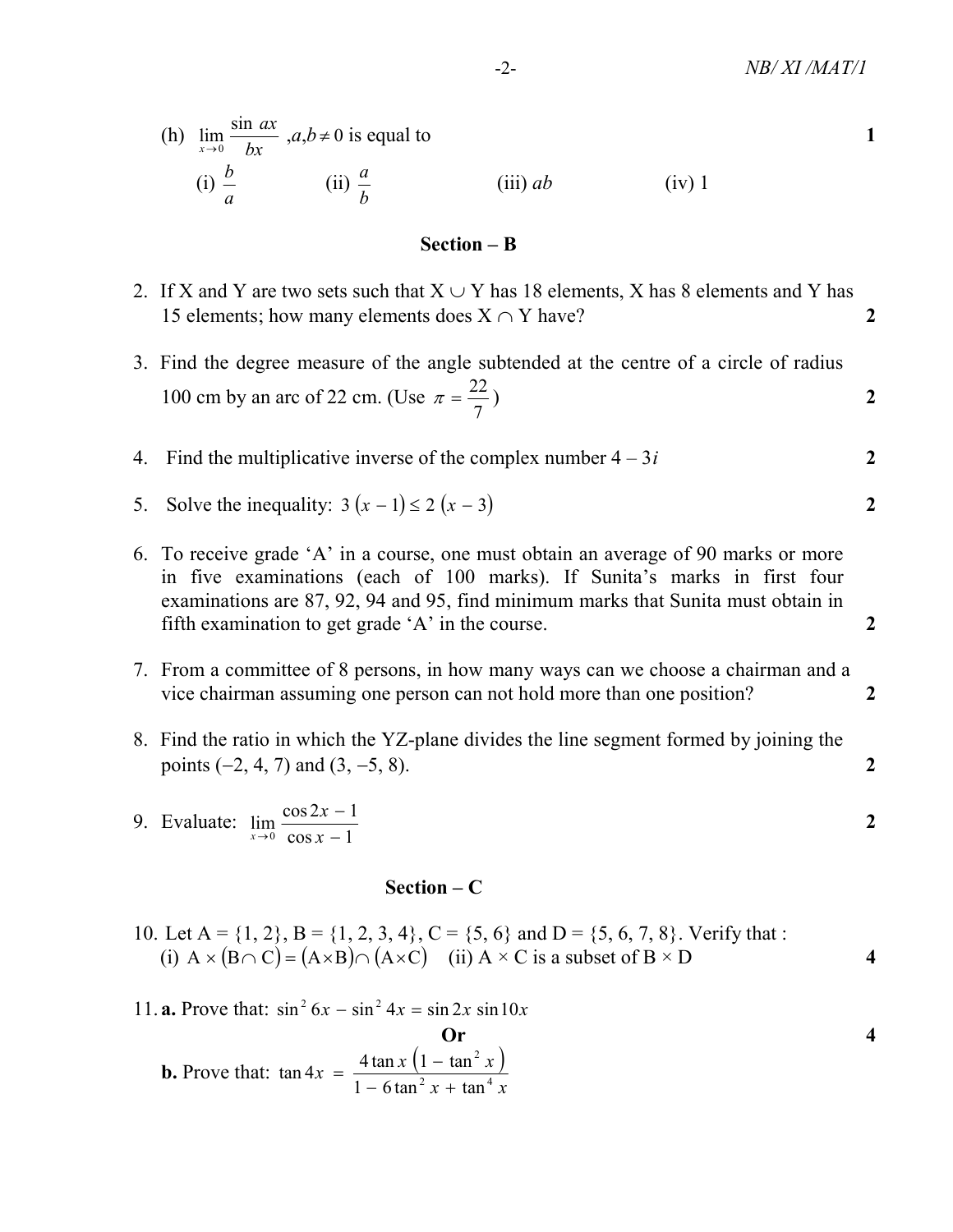| 12.                      | Convert the complex number $\sqrt{3} + i$ into polar form.                                                                                                                                                                                                                                                           | 4                |
|--------------------------|----------------------------------------------------------------------------------------------------------------------------------------------------------------------------------------------------------------------------------------------------------------------------------------------------------------------|------------------|
| 13. a.<br>$\mathbf{b}$ . | In how many ways can the letters of the word PERMUTATIONS be arranged if<br>the: (i) words start with P and end with S, (ii) vowels are all together?<br>Or<br>Find the number of ways of selecting 9 balls from 6 red balls, 5 white balls and<br>5 blue balls if each selection consists of 3 balls of each other. | $\boldsymbol{4}$ |
| 14. a.<br>b.             | The sum of first three terms of a G.P. is $\frac{39}{10}$ and their product is 1. Find the<br>common ratio and the terms.<br>Or<br>The sum of first three terms of a G.P. is 16 and the sum of the next three terms<br>is 128. Determine the first term, the common ratio and the sum to $n$ terms of the<br>G.P.    | 4                |
|                          | 15. Find the equation of the lines which cut off intercepts on the axes whose sum and<br>product are 1 and $-6$ respectively.                                                                                                                                                                                        | 4                |
|                          | 16. $\mathbf{a}$ . Find the derivative of cos x from the first principle.<br><b>Or</b><br><b>b.</b> Find the derivative to $\frac{4x + 5\sin x}{3x + 7\cos x}$                                                                                                                                                       | 4                |
| 17.                      | Three coins are tossed once. Let A denote the event "three head show", B denote<br>the event "two heads and one tail show", C denote the event "three tails show" and<br>D denote the event "a head shows on the first coin". Which event are (i) simple<br>(ii) compound?                                           | 4                |
|                          | $Section - D$                                                                                                                                                                                                                                                                                                        |                  |
|                          |                                                                                                                                                                                                                                                                                                                      |                  |

- 18. **a.** If  $U = \{1, 2, 3, 4, 5, 6, 7, 8, 9\}$ ,  $A = \{2, 4, 6, 8\}$ ,  $B = \{2, 3, 5, 7\}$  and  $C = \{7, 8, 9\}$ , verify that: (i)  $(A \cup B)' = A' \cap B'$ , (ii)  $(A \cap B)' = A' \cup B'$ , (iii)  $A \cap (B \cup C) = (A \cap B) \cup (A \cap C)$  $\overline{\text{Or}}$  6
	- b. In a group of athletic teams of a public school in New Delhi, 18 are in basketball team, 25 are in the cricket team and 22 are in the football team. If 9 play basketball and cricket, 10 play cricket and football and 8 play football and basketball, find: (i) the total number of players in the group, (ii) the number of players who play cricket only, (iii) the number of players who play football only, given that 4 players of the group play all the three games.